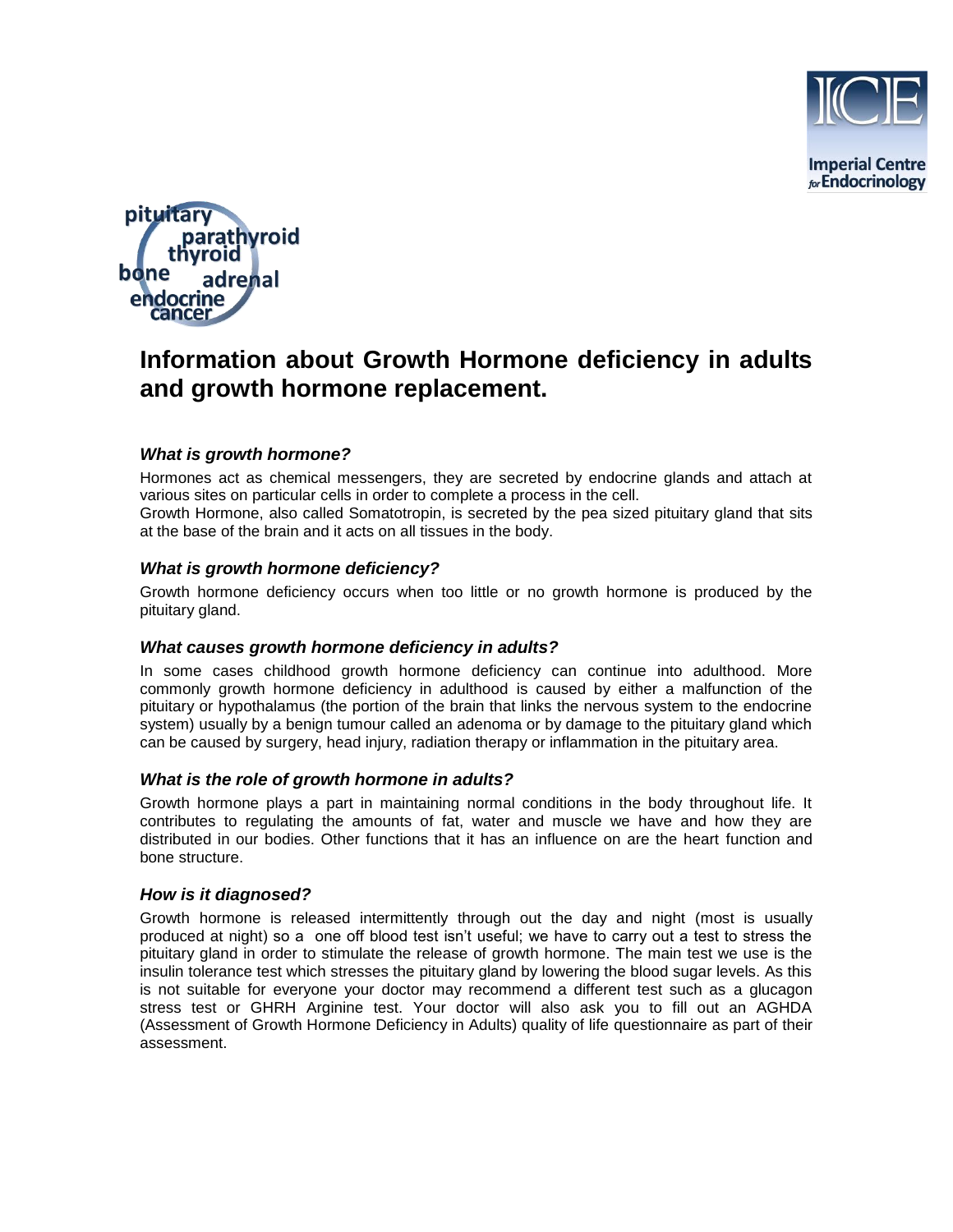

**Imperial Centre** for Endocrinology

## *How may I feel if I have growth hormone deficiency?*

Some people have feelings of anxiety, depression and fatigue, leading them to feel isolated socially because they do not want to or are unable to go out and do things such as meet friends, do the weekly shop or take part in other activities.

They don't feel like their normal selves but can not pinpoint exactly why.

Some can feel more emotional than they used to be, have a lack of motivation to carry out general daily tasks and have a lack of concentration.

## *What are the benefits of growth hormone replacement for adults?*

#### **Physical**

Growth hormone replacement can help to alter body composition by affecting the amounts of fat that are stored and the amount of muscle we have, you may notice that you have better control of your weight.

The levels of fats in the blood stream are influenced by growth hormone; you may see an improvement in cholesterol levels. This in turn can reduce risks to the heart.

Bones are in a constant state of change of renewal and destruction; growth hormone may help to improve bone density and strength.

## **Psychological**

These will vary depending on your individual experience and can include; being able to concentrate on things again, an increase in energy levels and motivation to do things, better sleeping patterns. For some it can be as significant in helping them be able to return to work, study or social activities and an improvement in memory.

Generally you may find an improvement in your wellbeing.

#### *How is growth hormone replaced?*

Growth hormone is given daily by an injection. You will be trained by your endocrine nurse or a home care nurse how to do this yourself. Only a small needle is used that does not usually cause any discomfort. The devices used are usually pre-filled or cartridge pens that look like insulin pens used by people with diabetes.

#### *How long will it take to work?*

Changes in feelings of well being can usually be seen around three to six months after starting the injections, but it will take longer to see fuller benefits.